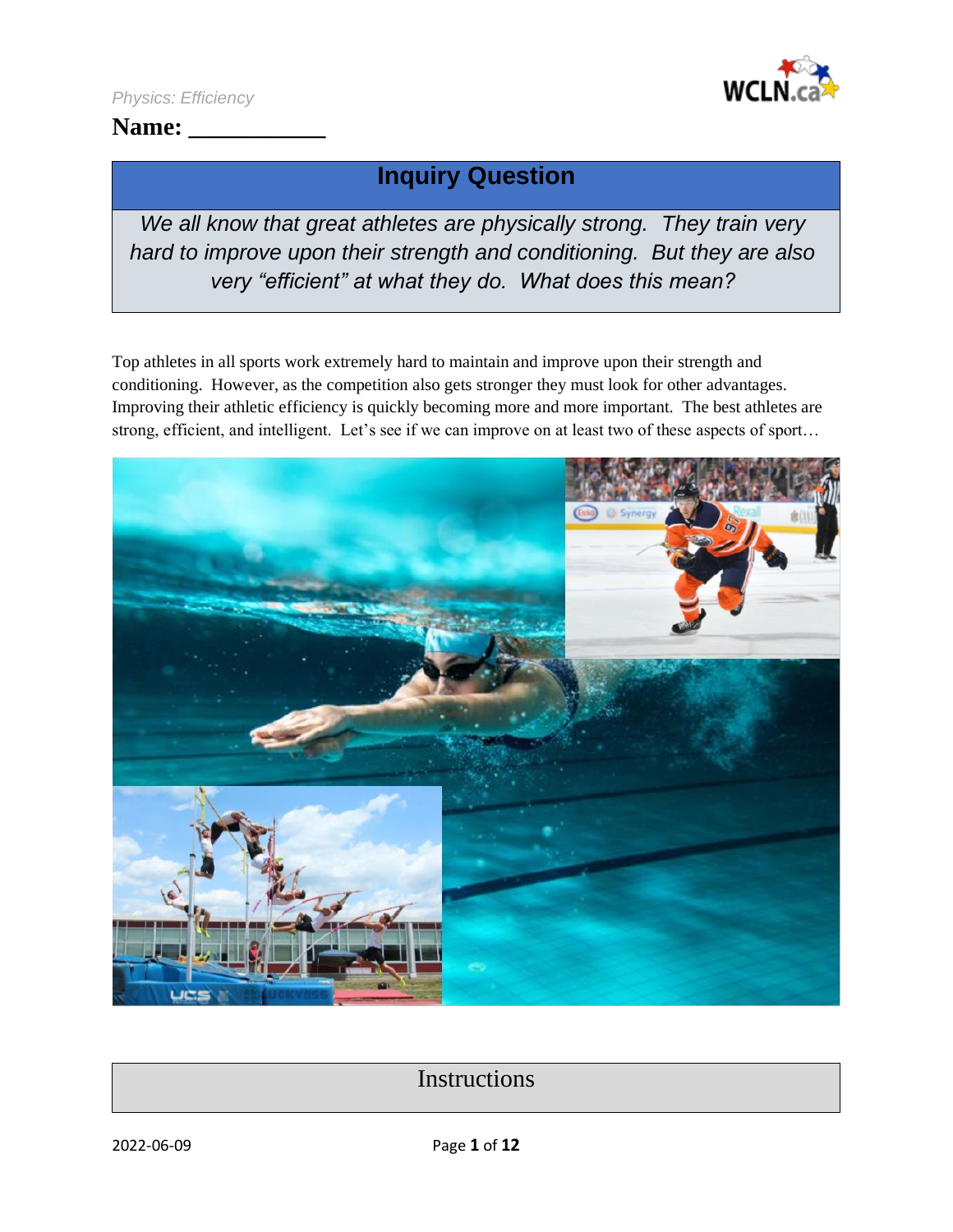

Using a pencil, answer the following questions. The lab is marked based on clarity of responses, completeness, neatness, and accuracy. Do your best! Please ensure that any data measured (or recorded) includes the appropriate number of significant digits (only one uncertain digit).

This activity is divided into three sections:

- **Core** this first section explores only the basic "core" ideas involved in understanding. Students must demonstrate a sound understand with all of their answers in this section BEFORE attempting the next section.
- **Mastery** Your instructor will NOT review this section if the Core section above shows any misconceptions. In this section students will make predictions and apply the concepts and ideas learned above. For complete mastery it is expected that data collection and scientific procedures will be as accurate as possible. All work shown should be clear with any units included. Answers should be rounded off to the correct number of significant figures based on the data collected.
- **Ace** Once again, your instructor will only look at this section provided he/she is confident that the above Mastery criteria has been met. In this section students will demonstrate a deeper understanding of the concepts through error analysis, experimental design etc. Physics concepts from other units already covered will often be required here.

### **Instructions:**

Open the pdf instructions file and download the *Tracker* software from the link below. Video tutorials on the use of Tracker are included. See Kinematics Free-Fall instructions below for additional support.

### **[Click here for pdf Instructions](https://wcln.ca/_LOR/projects/ph/Instructions/Kinematics_Free-Fall_Lab_Instructions.pdf)**

### **[Tracker Software \(click to install\)](https://physlets.org/tracker/)**

To get you started quickly we have also created **video instructions**. They have been broken down into three parts on *YouTube*. You may need the .*pdf* above as well for specific data analysis instructions. Follow the links below: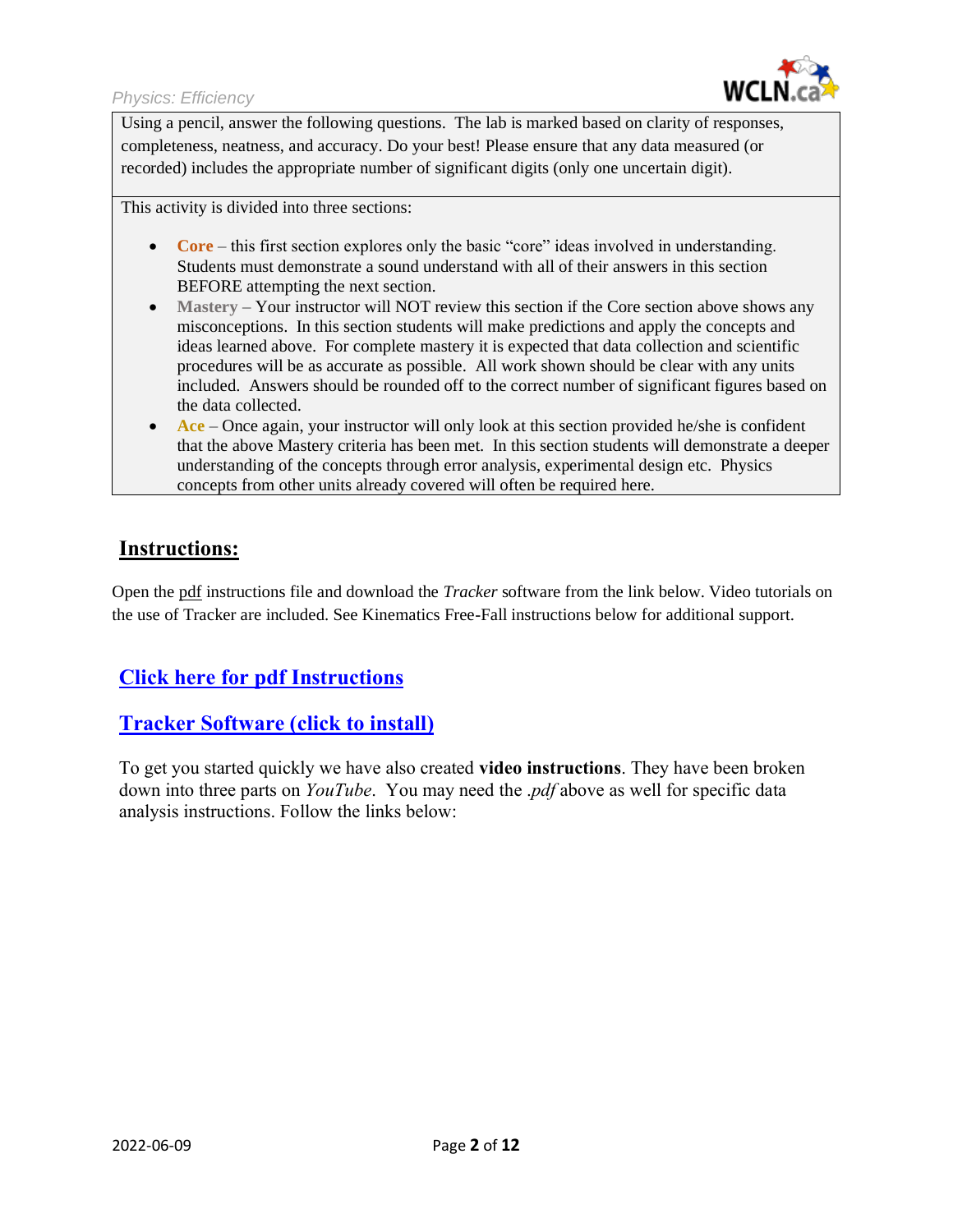

*Tracker Tutorial Part 1* - For an easy way to take distance, time, and angle measurements use the Tracker software to analyze videos (or photos). Watch the video below for a quick tutorial:



*Tracker Tutorial Part 2* (How to load the movie, set the scaling and origin, and crop the [contents to the motion you wish to analyze\)](https://www.youtube.com/watch?v=wX3Dd4uLiq0)

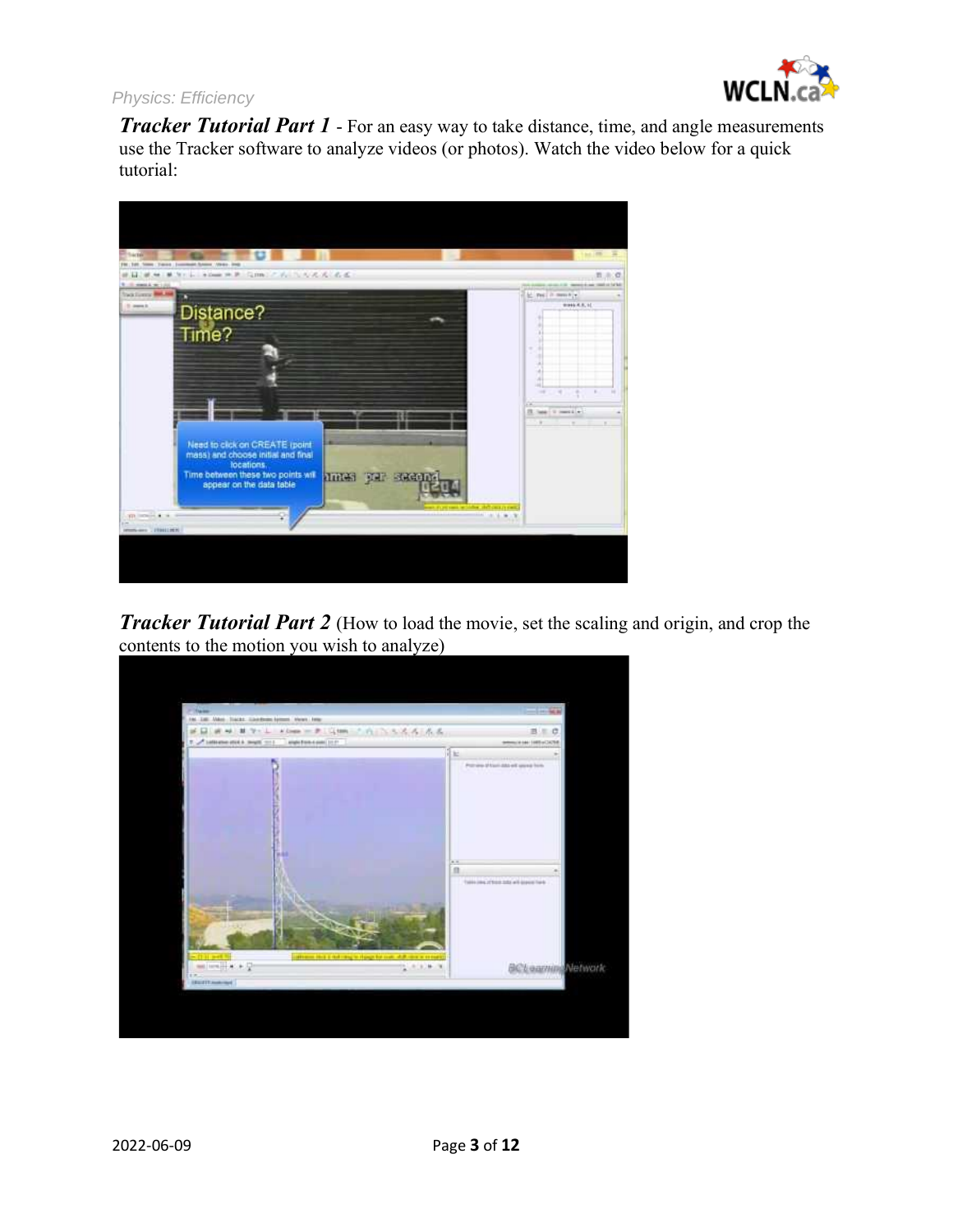

**Tracker Tutorial Part 3** (How to collect, analyze and graph data)

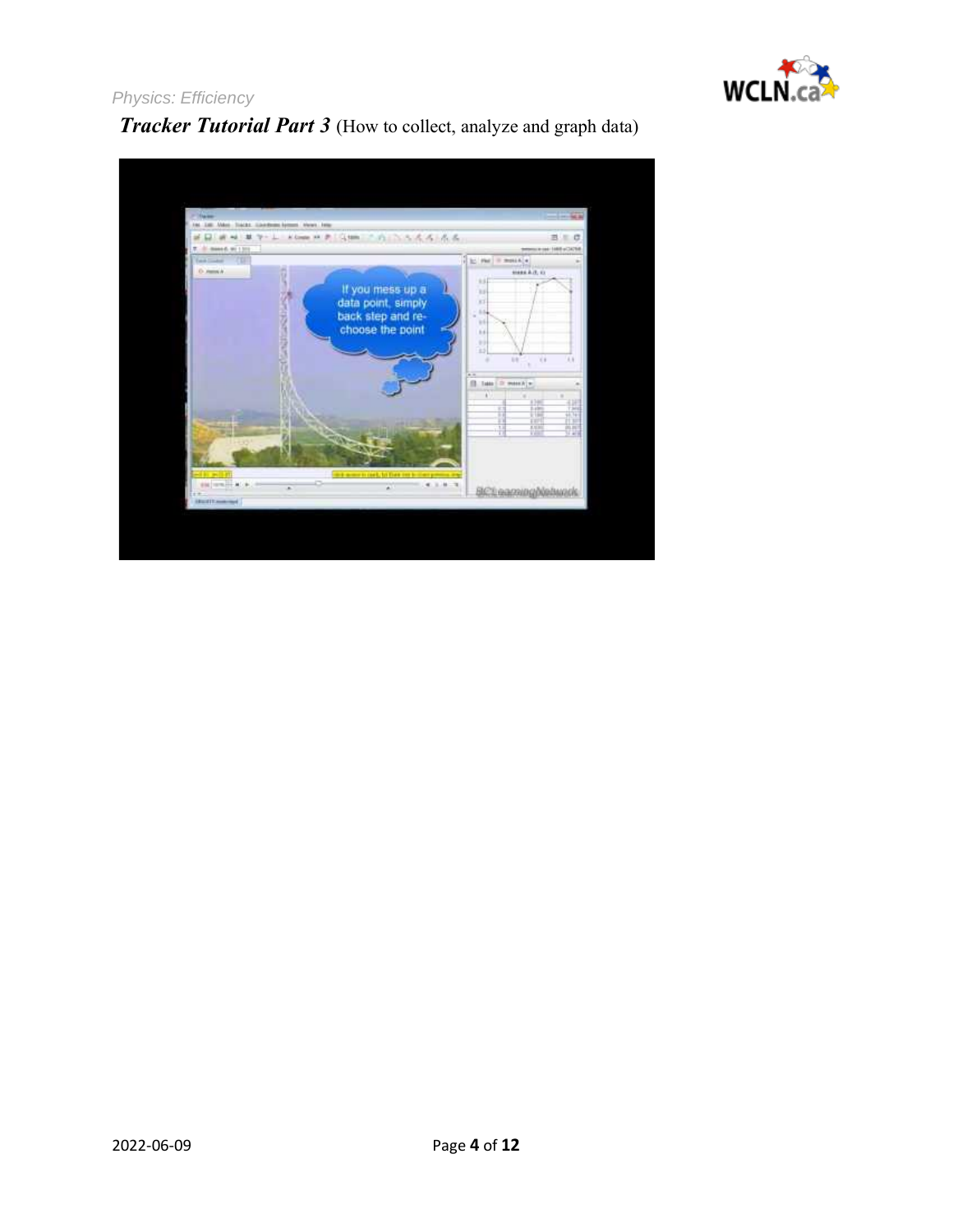



Right-Click and chose *Copy Link Location* for the video showing the jump [Pole Vault](https://wcln.ca/_LOR/projects/ph/VIDEO_SAMPLES/POLEVAULT.zzz) Video

(right click and select copy link location, open in browser to download. Then open the download folder to view the file and change extension to .mp4 - vs. .zzz)

Here's what the sample video should look like:

<https://www.youtube.com/watch?v=gcxF5L9xS84&feature=youtu.be>



Refer to the *pdf lab instructions* (above)

Having successfully "TRACKED" your high jumper using the software as described in the instructions, it's now time to begin our analysis.

The scaling of the video is displayed on the left side with two, white, 1m long "scaling bars":

- Scaling Object Description: white scaling bars
- Scaling Object actual length: 1 m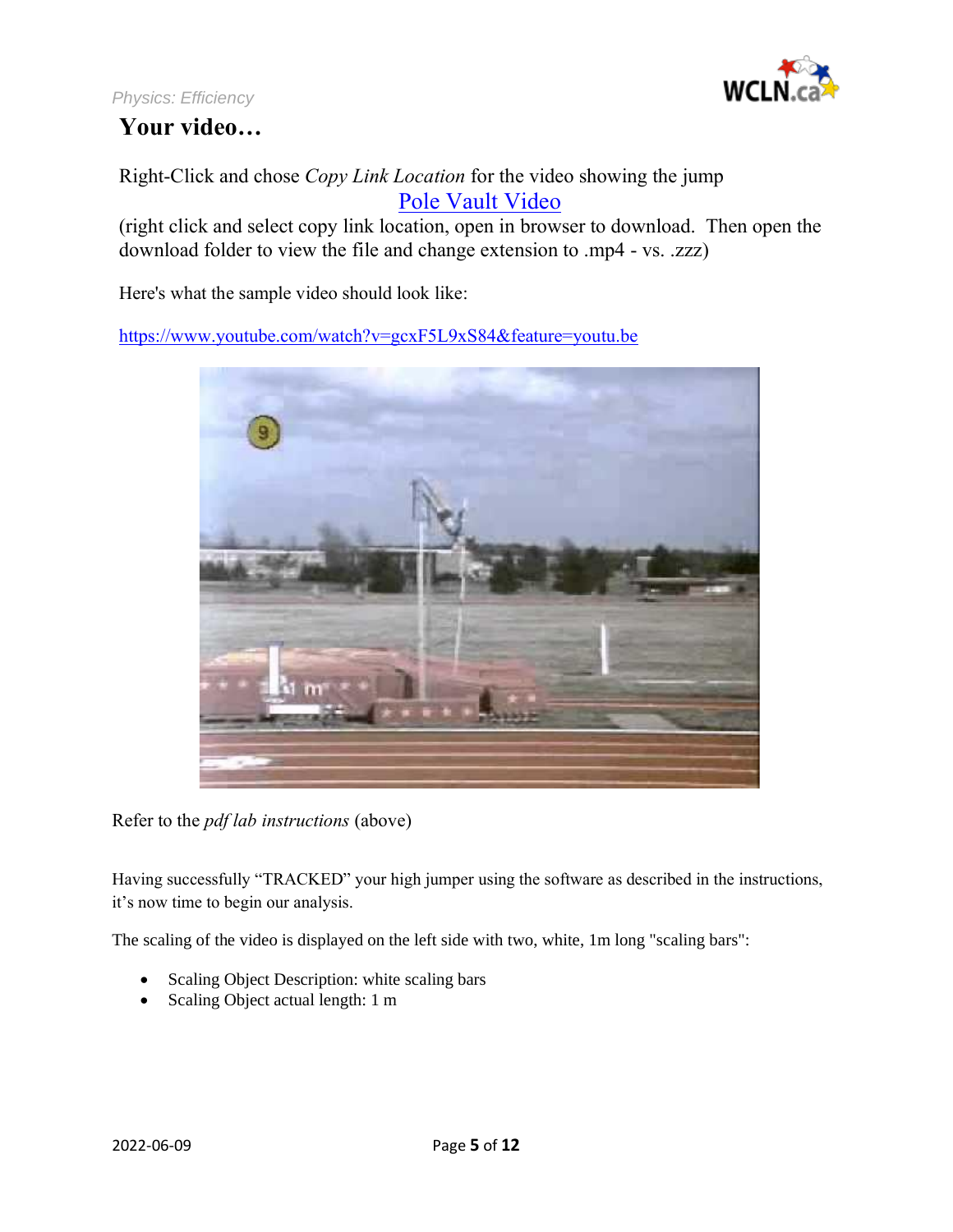

## *Part 1: Core*

Open the video entitled *PoleVault* and play it through as many times as required to answer the questions below. You may need to do a little research to assist with some of the questions.

### *Energy Transformations*

For closed, isolated systems that include only mechanical energy (gravitational and kinetic energies) we normally state our *Law of Conservation of Energy* as follows:

Total mechanical energy before = Total mechanical energy after

 $E_{pi} + E_{ki} = E_{pf} + E_{kf}$ 

1. Describe the mechanical energy transformations involved up until the athlete reaches the top (apex) of his jump. Be sure to discuss what type of mechanical energy is present or stored at three locations:

> \_\_\_\_\_\_\_\_\_\_\_\_\_\_\_\_\_\_\_\_\_\_\_\_\_\_\_\_\_\_\_\_\_\_\_\_\_\_\_\_\_\_\_\_\_\_\_\_\_\_\_\_\_\_\_\_\_\_\_\_\_\_\_\_\_\_\_\_\_\_\_\_ \_\_\_\_\_\_\_\_\_\_\_\_\_\_\_\_\_\_\_\_\_\_\_\_\_\_\_\_\_\_\_\_\_\_\_\_\_\_\_\_\_\_\_\_\_\_\_\_\_\_\_\_\_\_\_\_\_\_\_\_\_\_\_\_\_\_\_\_\_\_\_\_

> \_\_\_\_\_\_\_\_\_\_\_\_\_\_\_\_\_\_\_\_\_\_\_\_\_\_\_\_\_\_\_\_\_\_\_\_\_\_\_\_\_\_\_\_\_\_\_\_\_\_\_\_\_\_\_\_\_\_\_\_\_\_\_\_\_\_\_\_\_\_\_\_ \_\_\_\_\_\_\_\_\_\_\_\_\_\_\_\_\_\_\_\_\_\_\_\_\_\_\_\_\_\_\_\_\_\_\_\_\_\_\_\_\_\_\_\_\_\_\_\_\_\_\_\_\_\_\_\_\_\_\_\_\_\_\_\_\_\_\_\_\_\_\_\_

> \_\_\_\_\_\_\_\_\_\_\_\_\_\_\_\_\_\_\_\_\_\_\_\_\_\_\_\_\_\_\_\_\_\_\_\_\_\_\_\_\_\_\_\_\_\_\_\_\_\_\_\_\_\_\_\_\_\_\_\_\_\_\_\_\_\_\_\_\_\_\_\_ \_\_\_\_\_\_\_\_\_\_\_\_\_\_\_\_\_\_\_\_\_\_\_\_\_\_\_\_\_\_\_\_\_\_\_\_\_\_\_\_\_\_\_\_\_\_\_\_\_\_\_\_\_\_\_\_\_\_\_\_\_\_\_\_\_\_\_\_\_\_\_\_

- i. Running down the track:
- ii. Halfway up to the top where the pole reaches its maximum bend:

iii. At the maximum height:

2. State the *Law of Conservation of Energy* in the form of a three-way equation  $(A = B = C)$  that summarizes the above in the form of a simple equation.

*Law of Conservation of Energy* (most basic equation where we include only *E<sup>p</sup>* and *Ek*)

*Running down the track (energy) = half way up (energy) = top (energy)*

 $E_{ki} = \_$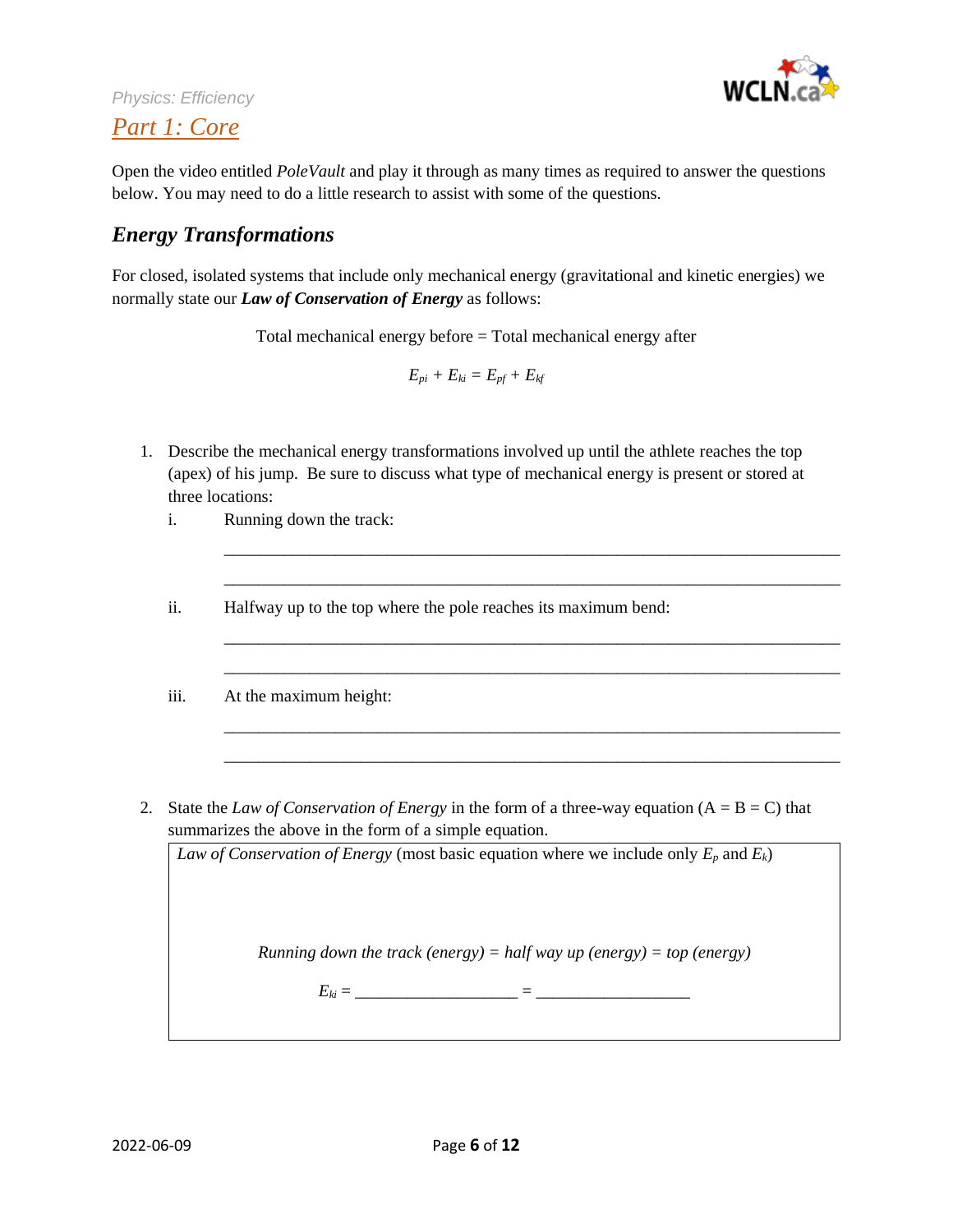

3. What would you need to measure to determine whether or not *mechanical energy* has been conserved for this jump? How could you prove that the athlete's initial energy is the same as the final energy at the apex of the jump?

\_\_\_\_\_\_\_\_\_\_\_\_\_\_\_\_\_\_\_\_\_\_\_\_\_\_\_\_\_\_\_\_\_\_\_\_\_\_\_\_\_\_\_\_\_\_\_\_\_\_\_\_\_\_\_\_\_\_\_\_\_\_\_\_\_\_\_\_\_\_\_\_\_\_\_\_\_\_ \_\_\_\_\_\_\_\_\_\_\_\_\_\_\_\_\_\_\_\_\_\_\_\_\_\_\_\_\_\_\_\_\_\_\_\_\_\_\_\_\_\_\_\_\_\_\_\_\_\_\_\_\_\_\_\_\_\_\_\_\_\_\_\_\_\_\_\_\_\_\_\_\_\_\_\_\_\_ \_\_\_\_\_\_\_\_\_\_\_\_\_\_\_\_\_\_\_\_\_\_\_\_\_\_\_\_\_\_\_\_\_\_\_\_\_\_\_\_\_\_\_\_\_\_\_\_\_\_\_\_\_\_\_\_\_\_\_\_\_\_\_\_\_\_\_\_\_\_\_\_\_\_\_\_\_\_

4. When using *Newtonian Mechanics* it is necessary to take measurements from the *centre of mass*. This will become the "spot" that you will keep track of for calculation considerations (heights and velocities should be measured from this point). Where is the centre of mass for this athlete? How does the position of his body affect its location? *Hint: Watch the video under resources to help you with this.*

\_\_\_\_\_\_\_\_\_\_\_\_\_\_\_\_\_\_\_\_\_\_\_\_\_\_\_\_\_\_\_\_\_\_\_\_\_\_\_\_\_\_\_\_\_\_\_\_\_\_\_\_\_\_\_\_\_\_\_\_\_\_\_\_\_\_\_\_\_\_\_\_\_\_\_\_\_\_ \_\_\_\_\_\_\_\_\_\_\_\_\_\_\_\_\_\_\_\_\_\_\_\_\_\_\_\_\_\_\_\_\_\_\_\_\_\_\_\_\_\_\_\_\_\_\_\_\_\_\_\_\_\_\_\_\_\_\_\_\_\_\_\_\_\_\_\_\_\_\_\_\_\_\_\_\_\_ \_\_\_\_\_\_\_\_\_\_\_\_\_\_\_\_\_\_\_\_\_\_\_\_\_\_\_\_\_\_\_\_\_\_\_\_\_\_\_\_\_\_\_\_\_\_\_\_\_\_\_\_\_\_\_\_\_\_\_\_\_\_\_\_\_\_\_\_\_\_\_\_\_\_\_\_\_\_ \_\_\_\_\_\_\_\_\_\_\_\_\_\_\_\_\_\_\_\_\_\_\_\_\_\_\_\_\_\_\_\_\_\_\_\_\_\_\_\_\_\_\_\_\_\_\_\_\_\_\_\_\_\_\_\_\_\_\_\_\_\_\_\_\_\_\_\_\_\_\_\_\_\_\_\_\_\_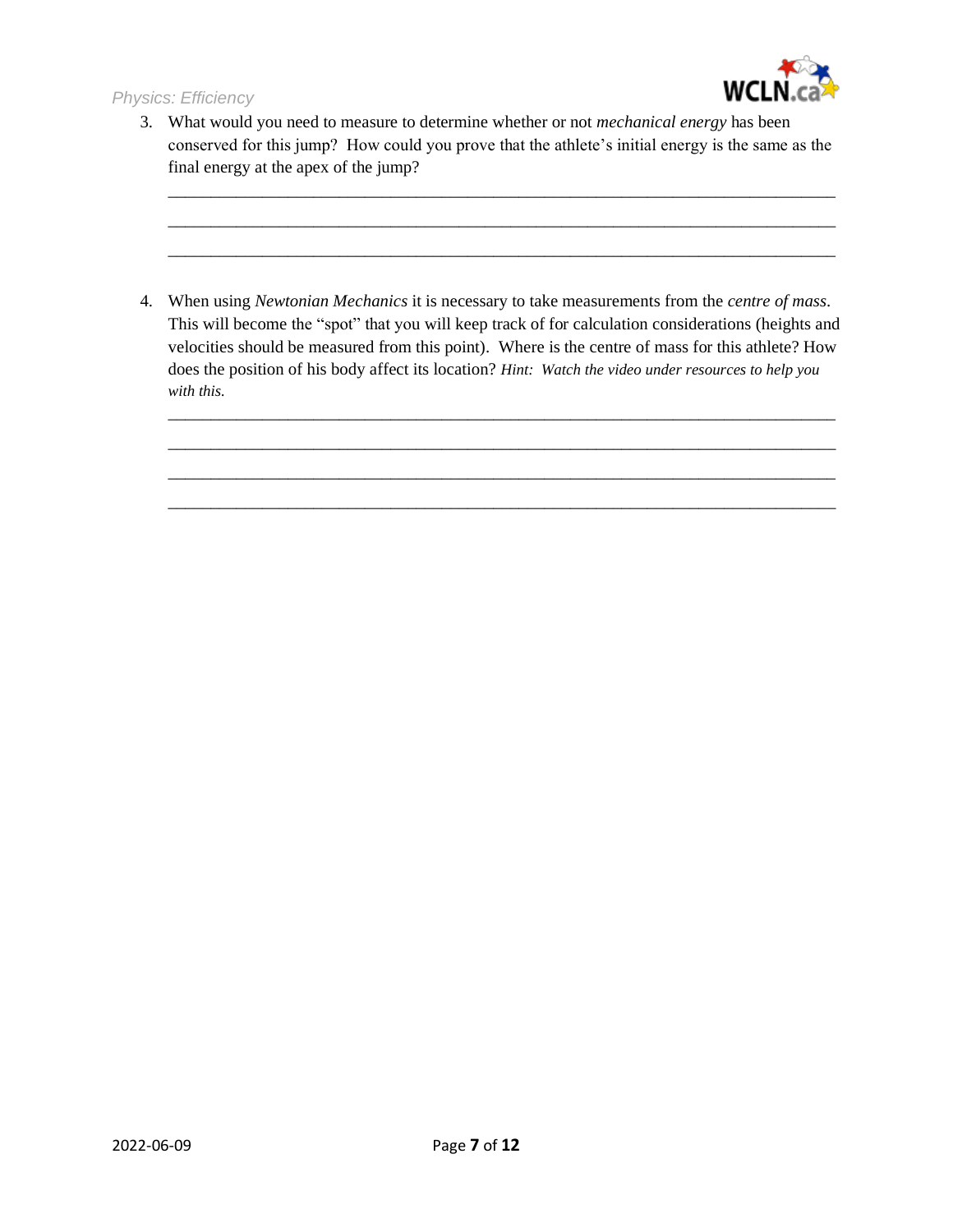

*Use the tracker software to create two graphs for analysis. To analyze velocities it is recommended that you create a d<sup>x</sup> versus t graph (x vs t on Tracker). To analyze the heights you will need to examine a d<sup>y</sup> versus t graph (y vs t on Tracker).*

### *Some useful tips or hints:*

- Remember to take all measurements to the athletes centre of mass (be sure to watch the video for the best estimate as to where this is as he flies over the bar at the top).
- Notice that a scale is given on the bottom left of the screen showing two perpendicular metre sticks.
- Choose a good video player that will show the time as well (useful for calculating any velocities)
- Choose a good reference level from which you will measure all heights. If you choose the ground on which he runs then he will have an initial potential energy since his centre of mass is above this. Alternatively you could choose his centre of mass (as he runs) as the "ground" level and take all height measurements from here.
- Finally, you are welcome to use the *Tracker* software. Be sure to scale it with the *Calibration Stick* using the metre sticks on the video. Also, be sure to move the *origin* to where the athlete first appears on the track. Slide the origin up to your chosen "reference level" (see above). We have included a pic showing where we placed our origin and scale:



5. Review your kinematics graphs. How can you determine the velocity from a displacement versus time graph (your x versus t graph)?

\_\_\_\_\_\_\_\_\_\_\_\_\_\_\_\_\_\_\_\_\_\_\_\_\_\_\_\_\_\_\_\_\_\_\_\_\_\_\_\_\_\_\_\_\_\_\_\_\_\_\_\_\_\_\_\_\_\_\_\_\_\_\_\_\_\_\_\_\_\_\_\_\_\_\_\_\_\_ \_\_\_\_\_\_\_\_\_\_\_\_\_\_\_\_\_\_\_\_\_\_\_\_\_\_\_\_\_\_\_\_\_\_\_\_\_\_\_\_\_\_\_\_\_\_\_\_\_\_\_\_\_\_\_\_\_\_\_\_\_\_\_\_\_\_\_\_\_\_\_\_\_\_\_\_\_\_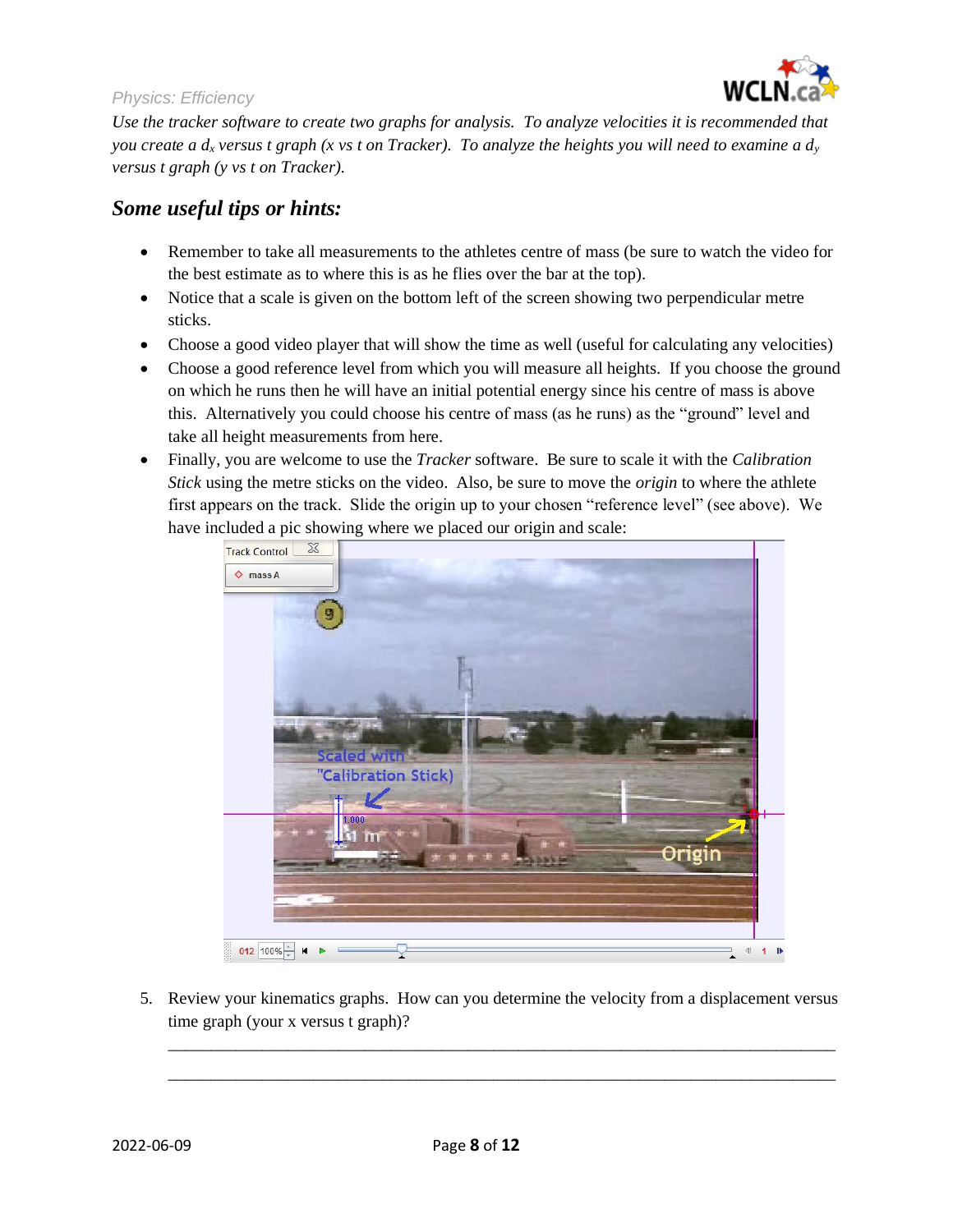

*Tips:* When you right-click on any graph in *Tracker* you have the option to choose *Analyze*. When selected, a new window will appear with just your graph along with some tools to help analyze slopes.

- If you click on *Measure* (top left), then select *Slope* the software will show a sliding tangent line that you can move around with your mouse. The value of this tangent line slope will appear on the bottom right corner of your graph. This represents the slope at any point in time (instantaneous velocity)
- If you click on *Analyze*, then select *Curve Fits*, you can select regions on the graph to fit to a straight line. The slope of this line is displayed in a table below the graph. The *value* of *Parameter A* will be the best fit slope of your region.
- 6. Use your graphs to determine the *mechanical energy* (kinetic and potential) at the three locations stated below. Show all calculations and label any heights and velocities determined directly onto the diagrams provided. **You may assume that the athlete has a mass of 75kg.**

| Running down the track:                                                  | Halfway up:<br>st m                                                      | At top:<br>it m <sup>*</sup>                                             |
|--------------------------------------------------------------------------|--------------------------------------------------------------------------|--------------------------------------------------------------------------|
| Total mechanical energy, $E_p + E_k$<br>(show all data and calculations) | Total mechanical energy, $E_p + E_k$<br>(show all data and calculations) | Total mechanical energy, $E_p + E_k$<br>(show all data and calculations) |
|                                                                          |                                                                          |                                                                          |

7. Examine your values for the mechanical energy at the three locations above. Has mechanical energy been *conserved* as the athlete soars through these positions? Explain why you think this is.

\_\_\_\_\_\_\_\_\_\_\_\_\_\_\_\_\_\_\_\_\_\_\_\_\_\_\_\_\_\_\_\_\_\_\_\_\_\_\_\_\_\_\_\_\_\_\_\_\_\_\_\_\_\_\_\_\_\_\_\_\_\_\_\_\_\_\_\_\_\_\_\_\_\_\_\_\_\_ \_\_\_\_\_\_\_\_\_\_\_\_\_\_\_\_\_\_\_\_\_\_\_\_\_\_\_\_\_\_\_\_\_\_\_\_\_\_\_\_\_\_\_\_\_\_\_\_\_\_\_\_\_\_\_\_\_\_\_\_\_\_\_\_\_\_\_\_\_\_\_\_\_\_\_\_\_\_ \_\_\_\_\_\_\_\_\_\_\_\_\_\_\_\_\_\_\_\_\_\_\_\_\_\_\_\_\_\_\_\_\_\_\_\_\_\_\_\_\_\_\_\_\_\_\_\_\_\_\_\_\_\_\_\_\_\_\_\_\_\_\_\_\_\_\_\_\_\_\_\_\_\_\_\_\_\_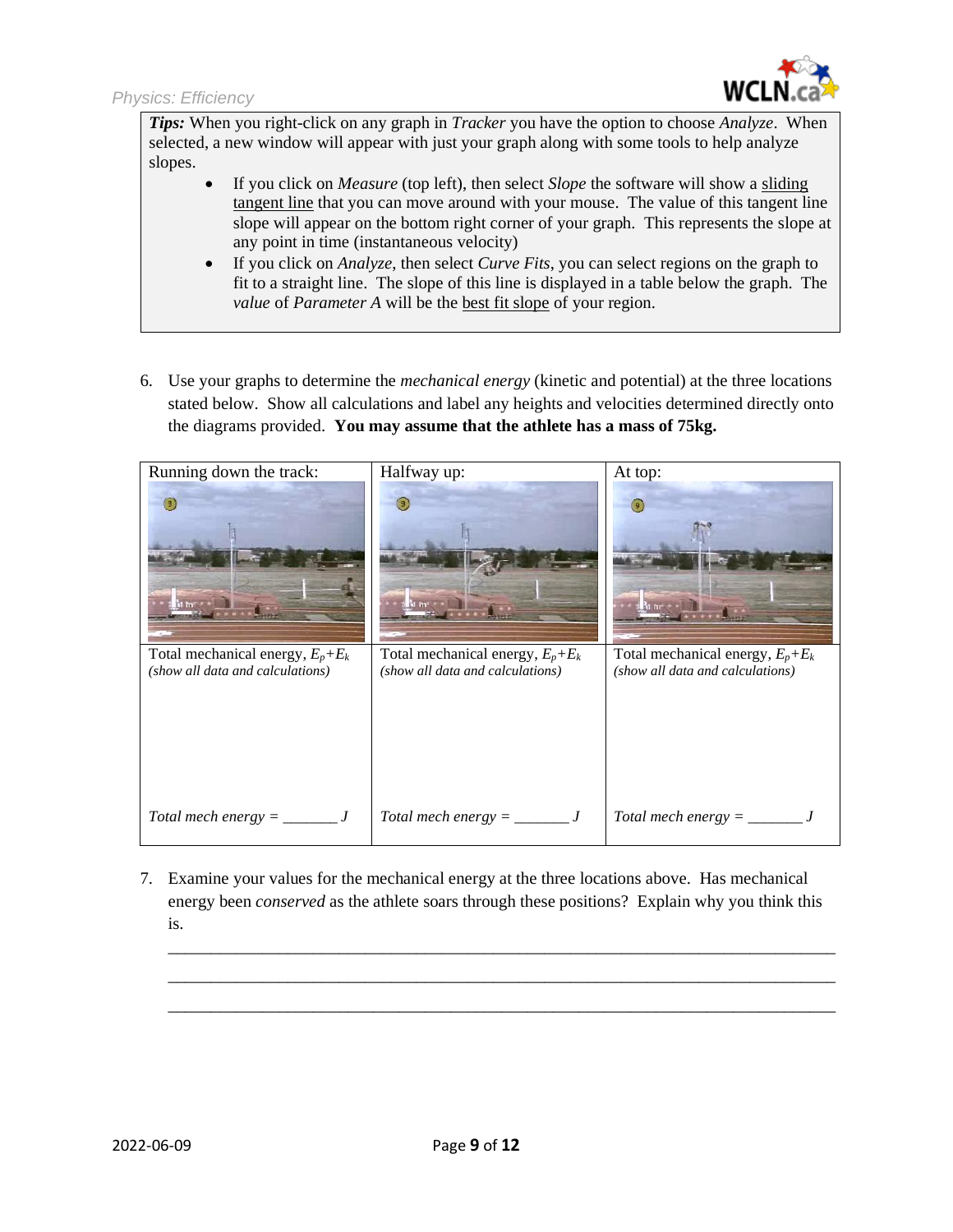

## *Physics: Efficiency Part 2: Mastery*

- 1. There are many forms of potential energy. In this course we have only focused on gravitational potential energy, or  $E_p = mgh$ . You may think of potential energy as stored energy. In other words we could say that *mgh* represents the energy stored in an object due to its height (it wants to fall). List two other common forms of energy that could be considered as potential, or stored energy.
	- $a.$
	- b. \_\_\_\_\_\_\_\_\_\_\_\_\_\_\_\_\_\_\_\_\_\_\_\_\_\_\_\_\_\_\_\_\_\_\_\_\_\_\_\_\_\_\_\_\_\_\_\_\_\_\_\_\_\_\_\_\_\_\_\_\_\_\_\_\_\_\_\_\_\_\_\_\_
- 2. It is a law in physics that *total energy* (not just mechanical) must be conserved in a system. Compare the mechanical energy of the jumper while running down the track to that when the jumper is roughly half way to the top. Attempt to explain why the mechanical energy that you calculated has decreased at this point. Where has the energy gone? Has it been temporarily stored somewhere else? How do you know?

\_\_\_\_\_\_\_\_\_\_\_\_\_\_\_\_\_\_\_\_\_\_\_\_\_\_\_\_\_\_\_\_\_\_\_\_\_\_\_\_\_\_\_\_\_\_\_\_\_\_\_\_\_\_\_\_\_\_\_\_\_\_\_\_\_\_\_\_\_\_\_\_\_\_\_\_\_\_ \_\_\_\_\_\_\_\_\_\_\_\_\_\_\_\_\_\_\_\_\_\_\_\_\_\_\_\_\_\_\_\_\_\_\_\_\_\_\_\_\_\_\_\_\_\_\_\_\_\_\_\_\_\_\_\_\_\_\_\_\_\_\_\_\_\_\_\_\_\_\_\_\_\_\_\_\_\_ \_\_\_\_\_\_\_\_\_\_\_\_\_\_\_\_\_\_\_\_\_\_\_\_\_\_\_\_\_\_\_\_\_\_\_\_\_\_\_\_\_\_\_\_\_\_\_\_\_\_\_\_\_\_\_\_\_\_\_\_\_\_\_\_\_\_\_\_\_\_\_\_\_\_\_\_\_\_ \_\_\_\_\_\_\_\_\_\_\_\_\_\_\_\_\_\_\_\_\_\_\_\_\_\_\_\_\_\_\_\_\_\_\_\_\_\_\_\_\_\_\_\_\_\_\_\_\_\_\_\_\_\_\_\_\_\_\_\_\_\_\_\_\_\_\_\_\_\_\_\_\_\_\_\_\_\_

3. Determine how much energy is temporarily stored in the pole while at the half way point. *Energy stored in the pole at half way point* (maximum flex of pole): Show all work.

*Energy in pole (at maximum flex)* =  $\frac{1}{2}$ 

*Efficiency* of a system is defined as a percentage of the initial energy that is considered "useful" when all is said and done. For our pole-vaulter the goal is to ultimately convert as much of his original energy as possible into height (potential energy).

\_\_\_\_\_\_\_\_\_\_\_\_\_\_\_\_\_\_\_\_\_\_\_\_\_\_\_\_\_\_\_\_\_\_\_\_\_\_\_\_\_\_\_\_\_\_\_\_\_\_\_\_\_\_\_\_\_\_\_\_\_\_\_\_\_\_\_\_\_\_\_\_\_\_\_\_\_\_ \_\_\_\_\_\_\_\_\_\_\_\_\_\_\_\_\_\_\_\_\_\_\_\_\_\_\_\_\_\_\_\_\_\_\_\_\_\_\_\_\_\_\_\_\_\_\_\_\_\_\_\_\_\_\_\_\_\_\_\_\_\_\_\_\_\_\_\_\_\_\_\_\_\_\_\_\_\_

4. Why is it impossible for any system to be more than 100% efficient?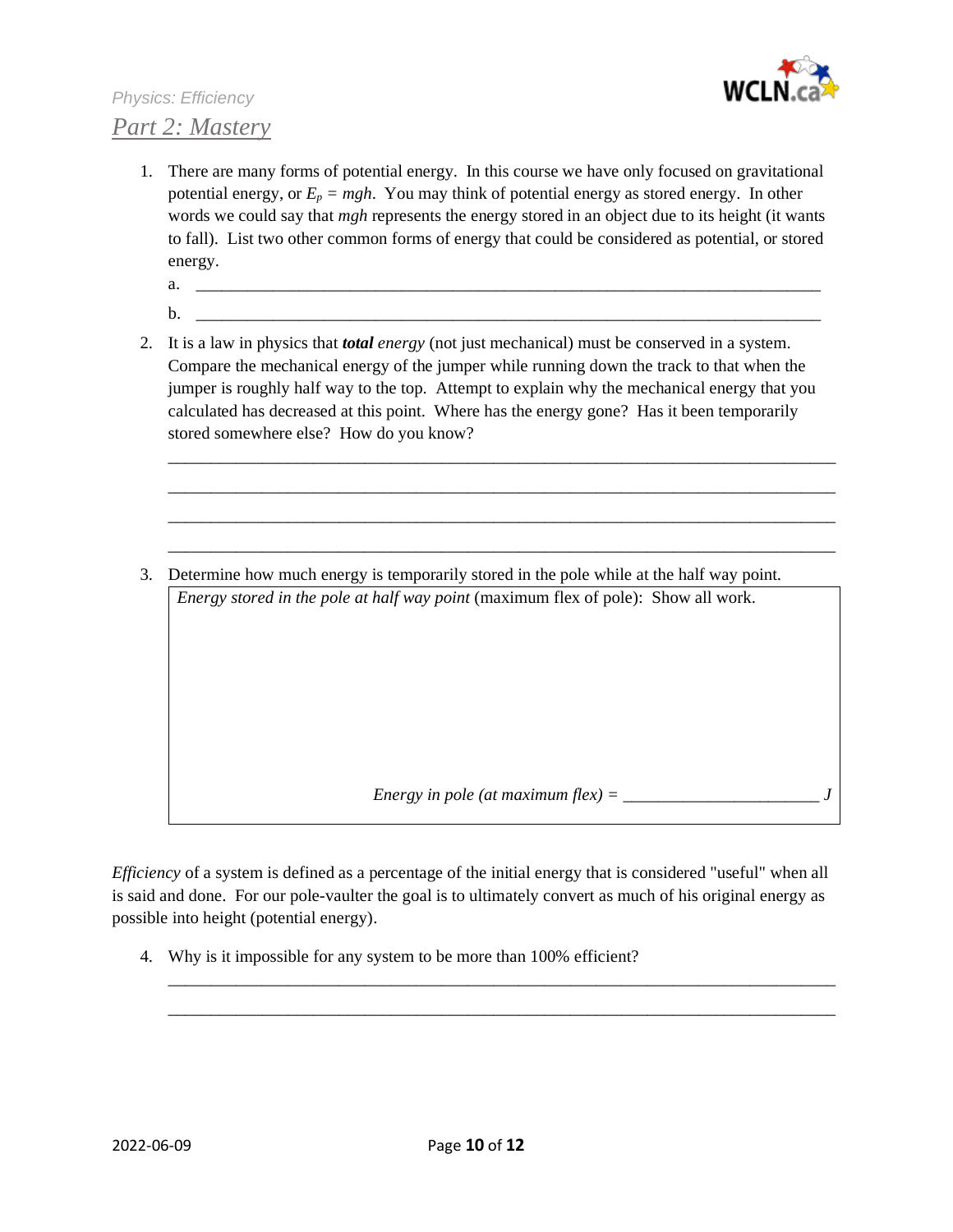

5. Examine the vaulter's *mechanical energy* at the top compared to the *mechanical energy* as he runs down the track (the initial energy). In terms of efficiency do these numbers make sense? Why or why not?

\_\_\_\_\_\_\_\_\_\_\_\_\_\_\_\_\_\_\_\_\_\_\_\_\_\_\_\_\_\_\_\_\_\_\_\_\_\_\_\_\_\_\_\_\_\_\_\_\_\_\_\_\_\_\_\_\_\_\_\_\_\_\_\_\_\_\_\_\_\_\_\_\_\_\_\_\_\_ \_\_\_\_\_\_\_\_\_\_\_\_\_\_\_\_\_\_\_\_\_\_\_\_\_\_\_\_\_\_\_\_\_\_\_\_\_\_\_\_\_\_\_\_\_\_\_\_\_\_\_\_\_\_\_\_\_\_\_\_\_\_\_\_\_\_\_\_\_\_\_\_\_\_\_\_\_\_ \_\_\_\_\_\_\_\_\_\_\_\_\_\_\_\_\_\_\_\_\_\_\_\_\_\_\_\_\_\_\_\_\_\_\_\_\_\_\_\_\_\_\_\_\_\_\_\_\_\_\_\_\_\_\_\_\_\_\_\_\_\_\_\_\_\_\_\_\_\_\_\_\_\_\_\_\_\_

6. In order for *mechanical energy* to be conserved the system in question needs to be *closed*. This means that no external forces can be present while the energy is being transformed. If additional work is done, the total energy of the system changes. While the pole itself is capable of temporarily storing energy, it must release this energy back when it returns to its original shape. The pole can NOT provide additional energy. Where did the additional energy that the polevaulter achieves at the peak come from?

\_\_\_\_\_\_\_\_\_\_\_\_\_\_\_\_\_\_\_\_\_\_\_\_\_\_\_\_\_\_\_\_\_\_\_\_\_\_\_\_\_\_\_\_\_\_\_\_\_\_\_\_\_\_\_\_\_\_\_\_\_\_\_\_\_\_\_\_\_\_\_\_\_\_\_\_\_\_ \_\_\_\_\_\_\_\_\_\_\_\_\_\_\_\_\_\_\_\_\_\_\_\_\_\_\_\_\_\_\_\_\_\_\_\_\_\_\_\_\_\_\_\_\_\_\_\_\_\_\_\_\_\_\_\_\_\_\_\_\_\_\_\_\_\_\_\_\_\_\_\_\_\_\_\_\_\_ \_\_\_\_\_\_\_\_\_\_\_\_\_\_\_\_\_\_\_\_\_\_\_\_\_\_\_\_\_\_\_\_\_\_\_\_\_\_\_\_\_\_\_\_\_\_\_\_\_\_\_\_\_\_\_\_\_\_\_\_\_\_\_\_\_\_\_\_\_\_\_\_\_\_\_\_\_\_